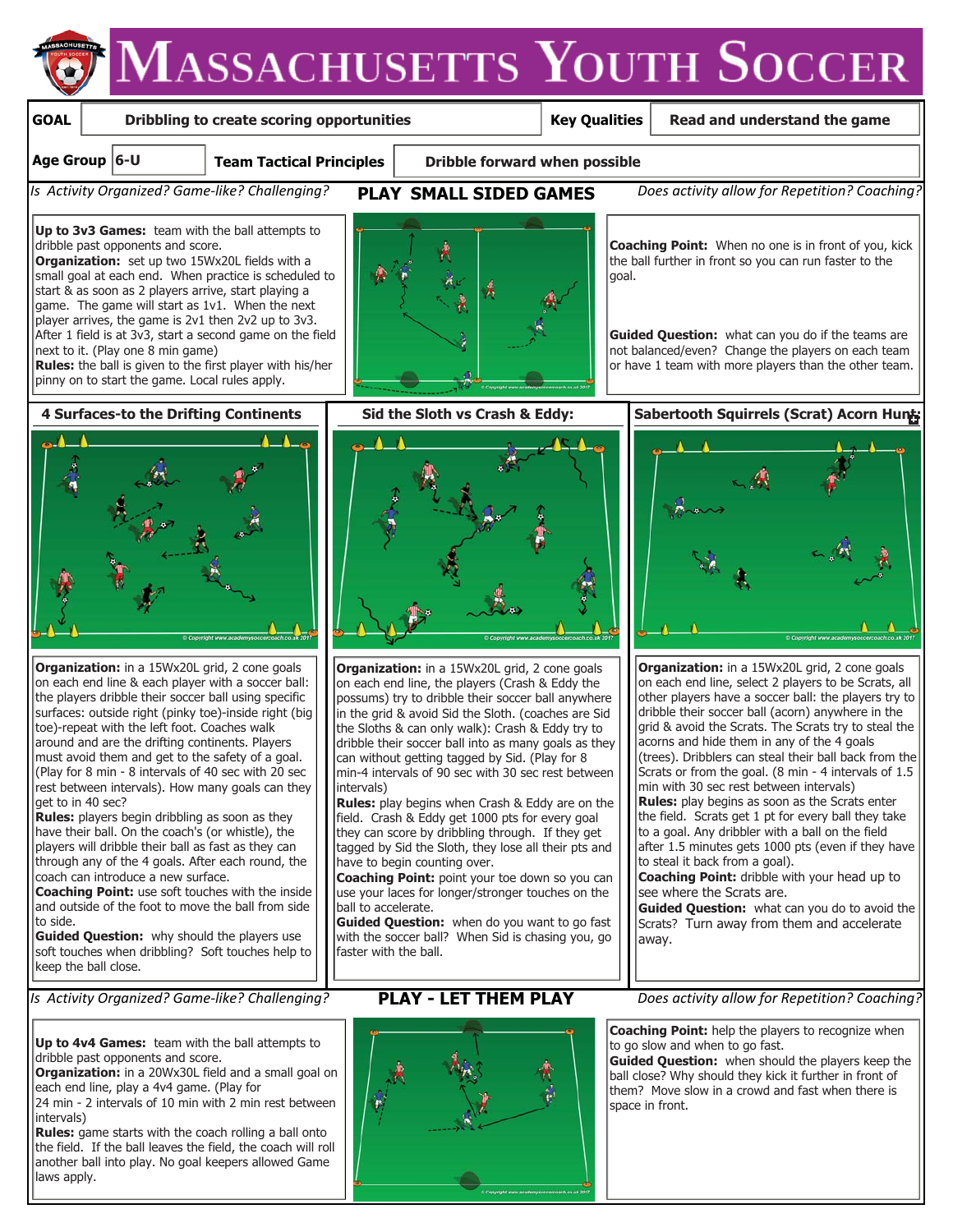

**Up to 4v4 Games:** team with the ball attempts to dribble past opponents and score.

**Organization:** in a 20Wx30L field and a small goal on each end line, play a 4v4 game. (Play for

24 min - 2 intervals of 10 min with 2 min between intervals)

**Rules:** game starts with the coach rolling a ball onto the field. If the ball leaves the field, the coach will roll another ball into play. No goal keepers allowed Game laws apply.



### *Is Activity Organized? Game-like? Challenging?* **PLAY - LET THEM PLAY** Does activity allow for Repetition? Coaching?

**Coaching Point:** Challenge the players to shoot with different surfaces of the foot (including their toe). Who can score with the most different surfaces? **Guided Question:** how do you determine the success of your session? Look at the player's faces, if they are smiling, the session is successful.

to force the Good Minions to move more.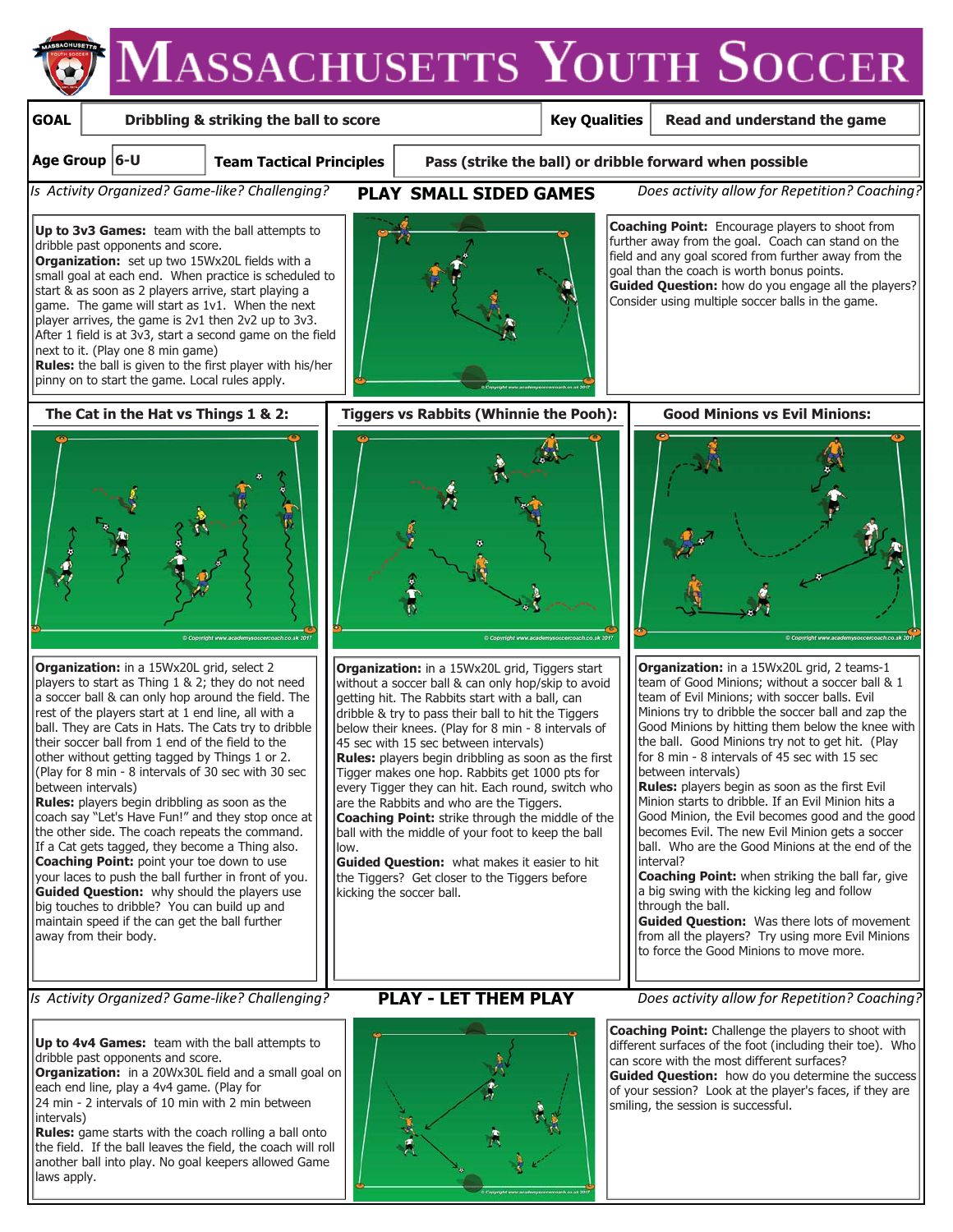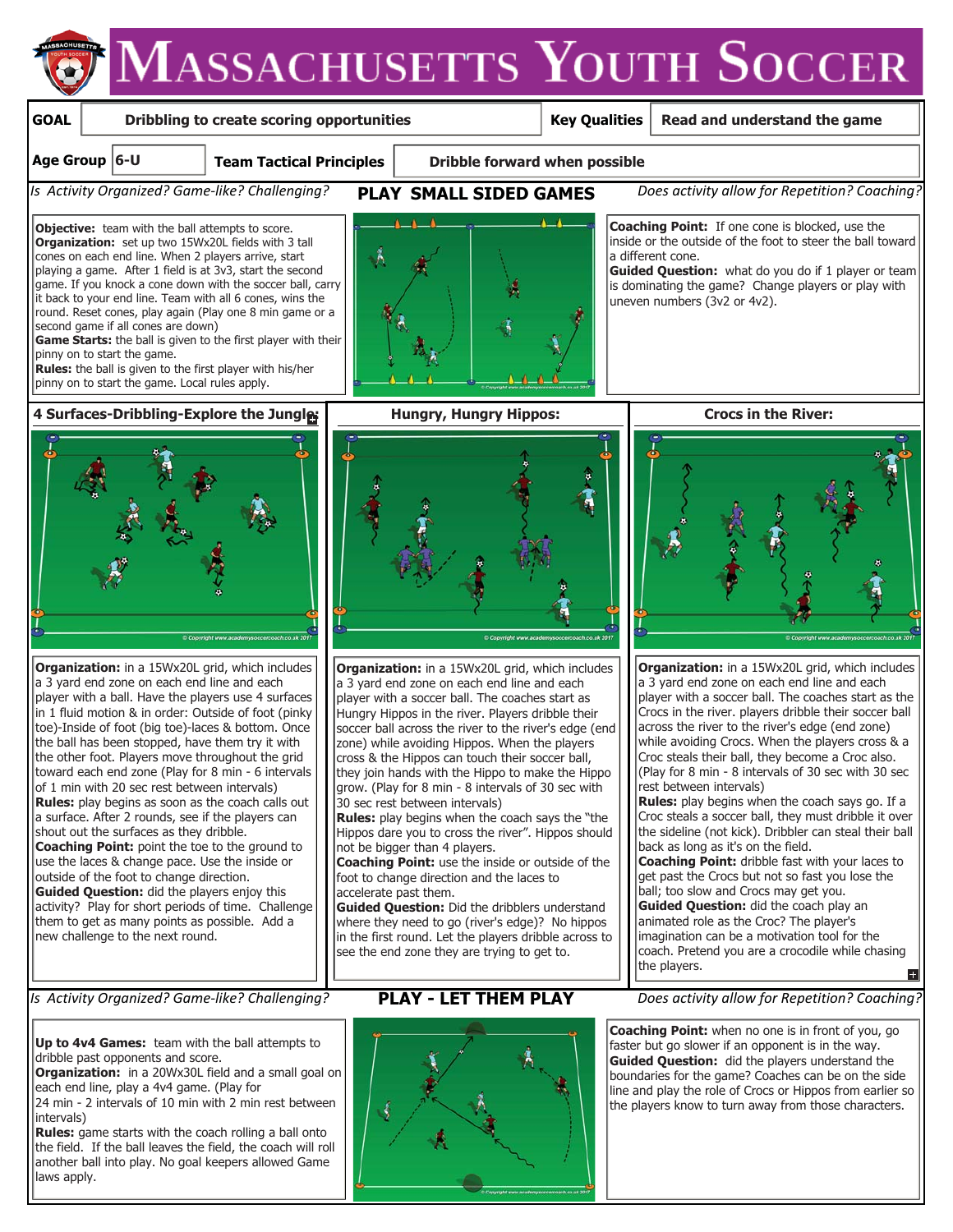

**Up to 4v4 Games:** team with the ball attempts to dribble past opponents and score.

**Organization:** in a 20Wx30L field and a small goal on each end line, play a 4v4 game. (Play for 23 min - 2 intervals of 10 min with 90 sec between

intervals) **Rules:** game starts with the coach rolling a ball onto

the field. If the ball leaves the field, the coach will roll another ball into play. No goal keepers allowed Game laws apply.



**Coaching Point:** Encourage the players to turn their body to face forward when they have the ball. **Guided Question:** When should the coach provide information? Try to identify the players who are struggling with the game and give them some hints or encouragement to get them more engaged. The rest of the game, observe the and enjoy the game.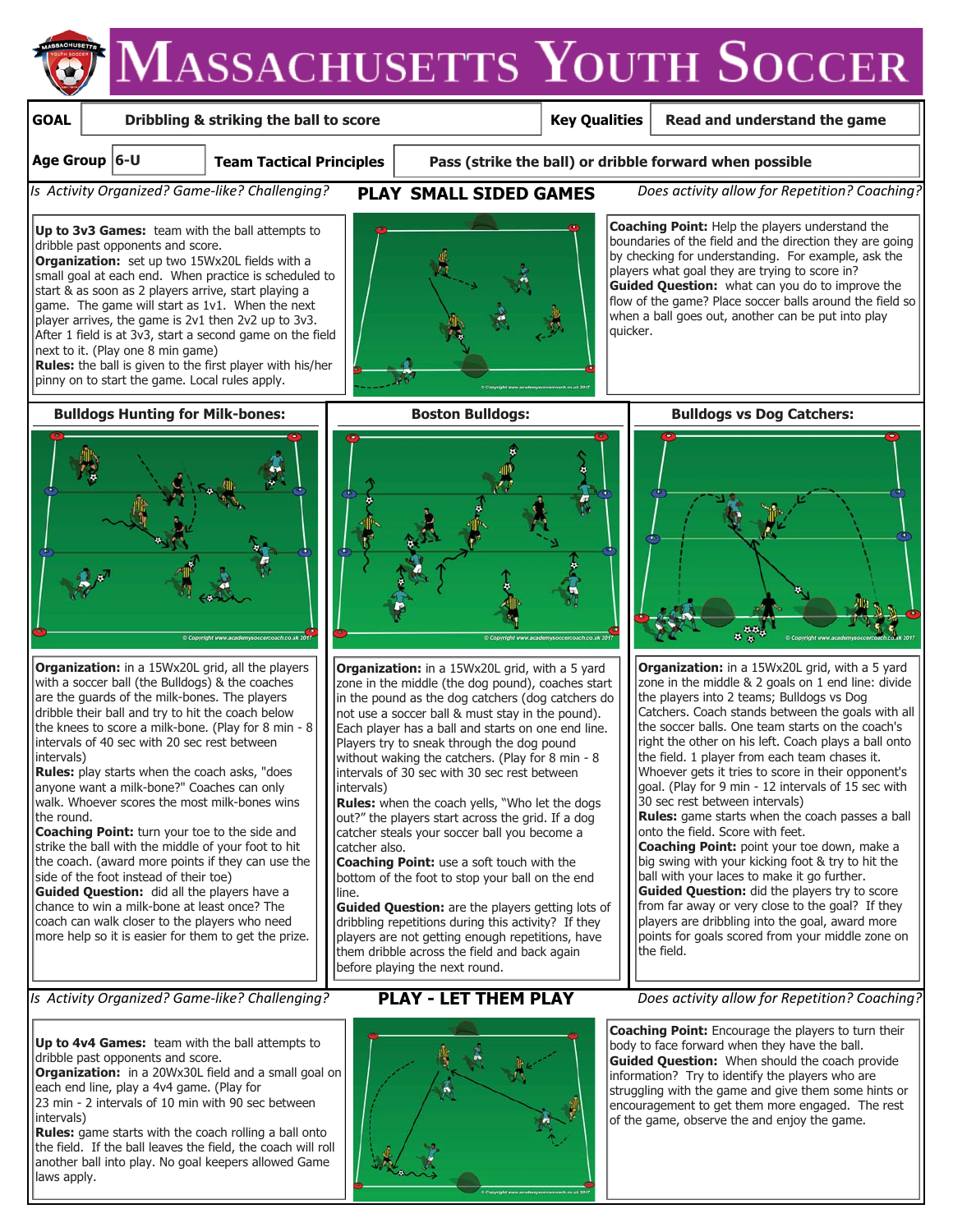### **GOAL Dribbling & striking the ball to score Key Qualities Read and understand the game Team Tactical Principles Pass (strike the ball) or dribble forward when possible Age Group 6-U** *Is Activity Organized? Game-like? Challenging?* **PLAY SMALL SIDED GAMES** *Does activity allow for Repetition? Coaching?* **Coaching Point:** provide only periodic & positive **Up to 3v3 Games:** team with the ball attempts to feedback which keeps the players engaged. dribble past opponents and score. **Organization:** set up two 15Wx20L fields with a small goal at each end. When practice is scheduled to start & as soon as 2 players arrive, start playing a game. The game will start as 1v1. When the next you see both games. player arrives, the game is 2v1 then 2v2 up to 3v3. After 1 field is at 3v3, start a second game on the field next to it. (Play one 8 min game) **Rules:** the ball is given to the first player with his/her pinny on to start the game. Local rules apply.  **Sailing the Seas: Pirates of the Caribbean: Bruce the Shark & Nemo:**ė **Organization:** in a 15Wx20L grid, all the players **Organization:** in a 15Wx20L grid, (the ship), with a soccer ball (ships) & the coaches the place all the players one end line without a soccer players to be Bruce the Sharks without a ball (ship's captain). The players dribble their ball and ball (Captain Jack Sparrows). All soccer balls will change speed or direction based on the (cannon balls) are lined up on either side of the weather; high winds, go fast, no wind, go slow, grid. Captain Jacks will try to run to the other side hurricane, dribble in a circle, rogue wave, go of the ship without getting hit by a cannon ball backward. Each round, add a new direction, below the knee. Coaches (Barbosa) will start as command or combine movements. (Play for 8 min min - 8 intervals of 30 sec with 30 sec rest the shooters. (Play for 8 min - 8 intervals of 30 sec - 8 intervals of 40 sec with 20 sec rest between with 30 sec rest between intervals) between intervals) intervals) **Rules:** when the coach yells, "make it across or **Rules:** play starts when the coach says, "ahoy walk the plank" the players start across the grid. Nemo cross my ocean". Once a dribbler has mates, set sail". reached the other side, he/she is safe. Pirates who get hit become Barbosas too. Hits **Coaching Point:** If the players are not getting below the knee change players from Pirates to Barbosas.

enough repetitions, have them use softer touches to keep the ball closer.

**Guided Question:** what if the players are not engaged in the activity? Use your imagination & the theme of the activity to tell a story & make the game more of an adventure.

**Coaching Point:** Use the inside or outside of your foot to move the ball down the field before striking it at Captain Jack.

**Guided Question:** what do you do before striking the ball? Light the fuse by moving the ball to the side before striking it.



**Coaching Point:** to maximize playing time, have several ball close by so you can put a new one in play each time a ball goes out.

**Guided Question:** what tells you the practice was a success? The players enjoyed it. There was lots of dribbling and shooting. All the players were engaged. Positive reinforcement was provided for each player.

*Is Activity Organized? Game-like? Challenging?* **PLAY - LET THEM PLAY** Does activity allow for Repetition? Coaching?

**Up to 4v4 Games:** team with the ball attempts to dribble or strike the ball past opponents and score. **Organization:** in a 20Wx30L field and a small goal on each end line, play a 4v4 game. (Play for

24 min - 2 intervals of 10 min with 2 min rest between intervals)

**Rules:** game starts with the coach rolling a ball onto the field. If the ball leaves the field, the coach will roll another ball into play. No goal keepers allowed Game laws apply.





**Organization:** in a 15Wx20L grid, select 1-3 (coaches can start as sharks too). The rest of the players are Nemo or Dori. They all have a ball & start at one end of the grid. They have to swim (dribble their ball to the other side without losing their soccer ball to Bruce the Shark. (Play for 8

**Rules:** game starts when Sharks yell, "Nemo, **Coaching Point:** play with your head up, move across the shore and look for the best place to cross.

**Guided Question:** what is a schemer & how will that help them in this game? The player who patiently watches & waits for the best moment to go.

**Guided Question:** where is the best place to stand and observe the games? The coach should stand in the middle of either end line to observe. This will help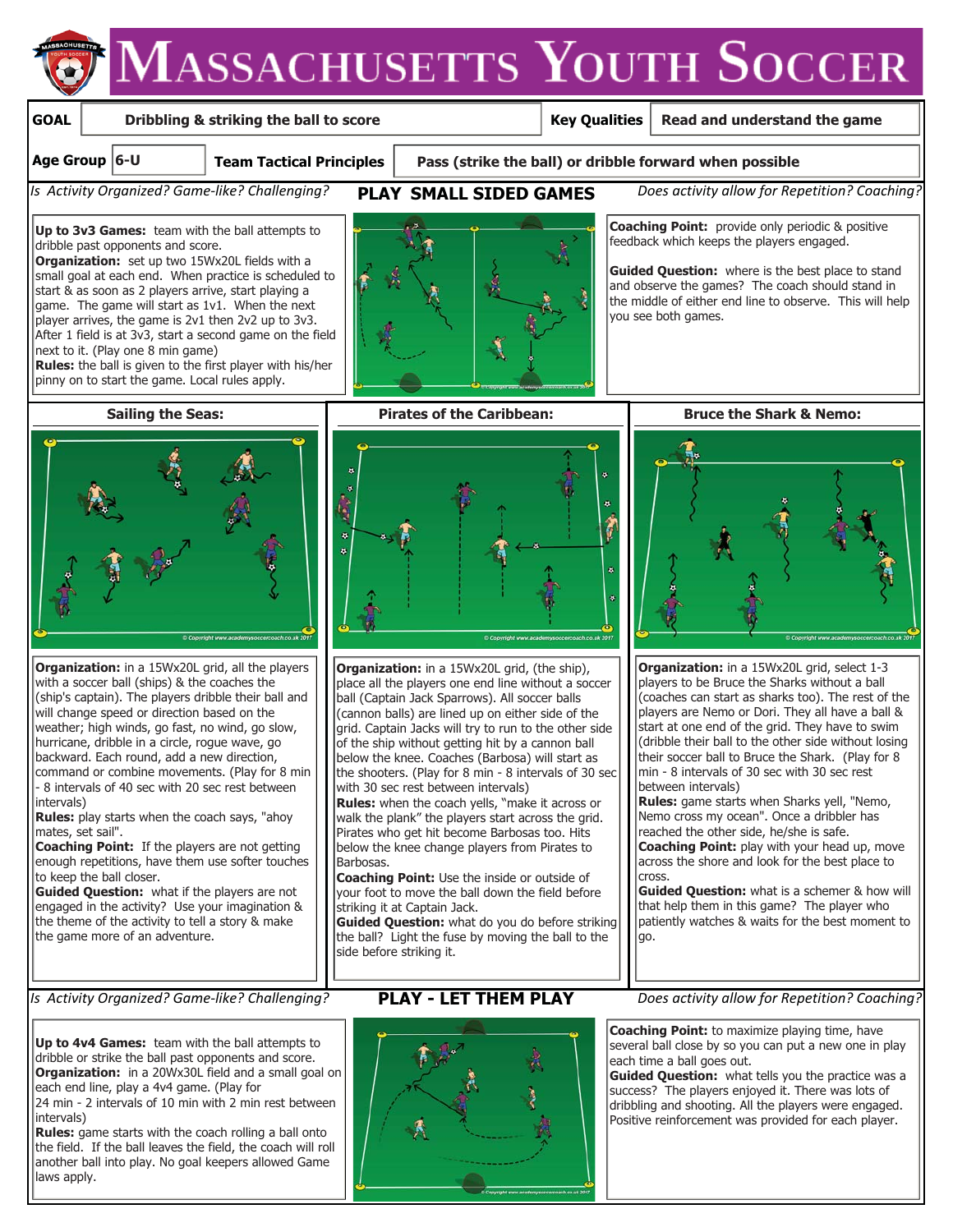### **GOAL Team Tactical Principles Key Qualities Age Group 6-U** *Is Activity Organized? Game-like? Challenging?* **PLAY SMALL SIDED GAMES** *Does activity allow for Repetition? Coaching?*  **Dribbling & striking the ball to score Pass (strike the ball) or dribble forward when possible Make autonomous decisions Coaching Point:** If the teams are struggling to score goals, make the goals a little bigger. If a lot of goals are getting scored, shrink the size of the goal. You can also use 1 bigger goal and 1 smaller goal at each end. **Guided Question:** what is a good way to check for understanding? Ask the players what goal(s) they are scoring in. **Objective:** team with the ball attempts to score. **Organization:** set up two 15Wx20L fields with a cone goal in every corner. When 2 players arrive, start playing a game. Add players to the games as they arrive. Once 1 field is at 3v3, start the second game. (Play one 8 min game) **Game Starts:** the ball is given to the first player with their pinny on to start the game. **Rules:** the ball is given to the first player with his/her pinny on to start the game. Local rules apply.  **Fuel Up: Demolition Derby: Lightning McQueen vs Jackson Storm:**

**Organization:** in a 15Wx20L grid, with a goal in

every corner; goals marked with a **1** are gas stations and with a **2** are finish lines. Players dribble around and if the coach says, "oh no, out of gas!" the players have to dribble slowly to a gas station. If the coach says, "and the winner is? The player have to get to either finish line (Play for 8 min - 8 intervals of 30 sec with 30 sec rest between intervals). Award points as needed for getting to the finish line. Coaches can play continuous by having players get to a gas station first and finish line second.

**Rules:** play begins when coach says, "start your engines". Players must dribble like they are out of gas to the gas station and race to the finish line. **Coaching Point:** if you want to get to the finish line fast, push the ball in front with your laces so you can accelerate.

**Guided Question:** when do you dribble the ball fast. If you have space in front, dribble fast. If other cars are in your way, slow down.

**Up to 4v4 Games:** team with the ball attempts to dribble past opponents and score.

**Organization:** in a 20Wx30L field and a small goal on each end line, play a 4v4 game. (Play for

24 min - 2 intervals of 10 min with 2 min rest between intervals)

**Rules:** game starts with the coach rolling a ball onto the field. If the ball leaves the field, the coach will roll another ball into play. No goal keepers allowed Game laws apply.



**Organization:** in a 15Wx20L grid, with a goal in every corner & every player with a soccer ball. Players try to protect their ball while dribble at the others to knock their ball into 1 of the 4 goals. (Play for 8 min - 8 intervals of 30 sec with 30 sec rest between intervals).

**Rules:** play begins when coach says, "GO". If a player's ball gets kicked into a goal by an opponent, they must retrieve it & re-enter the Derby (game). Coaches can have the players perform a task before re-entering such as 5 toe taps.

**Coaching Point:** Put your body in the way to block it from the opponents (hide it/shielding). **Guided Question:** What do you do to protect your ball? Keep the ball close and away from the other players.



**Organization:** in a 15Wx20L grid, a goal in every corner, the coach starts at the center of a side line with all the soccer balls. Divide the group into 2 teams; Team McQueen vs Team Storm. One team on the coaches right & one on the left. A player from each team goes after the ball and tries to score by striking the ball into either of the opponent's goals. (Play for 8 min - 12 intervals of 20 sec with 20 sec rest between intervals).

**Rules:** play starts when the coach passes a ball onto the field. Coach can make the game 1v1, 2v1 or 2v2 by telling the teams prior to kicking a ball onto the field. Team's get 1,000 points if they can score in either of the opponent's goals.

**Coaching Point:** If one player is scoring every time, try playing that same player against 2 opponents. **Guided Question:** what can you do to trick the defender? Pretend to go to one goal then change direction to go to the other.



*Is Activity Organized? Game-like? Challenging?* **PLAY - LET THEM PLAY** Does activity allow for Repetition? Coaching?

**Coaching Point:** If the players are not dribbling toward the goal show them how to use the inside or outside of the foot to change direction. Have the player show you what it looks like.

**Guided Question:** what are successful practice indicators? Players are engaged, enjoy practice & positive reinforcement was provided.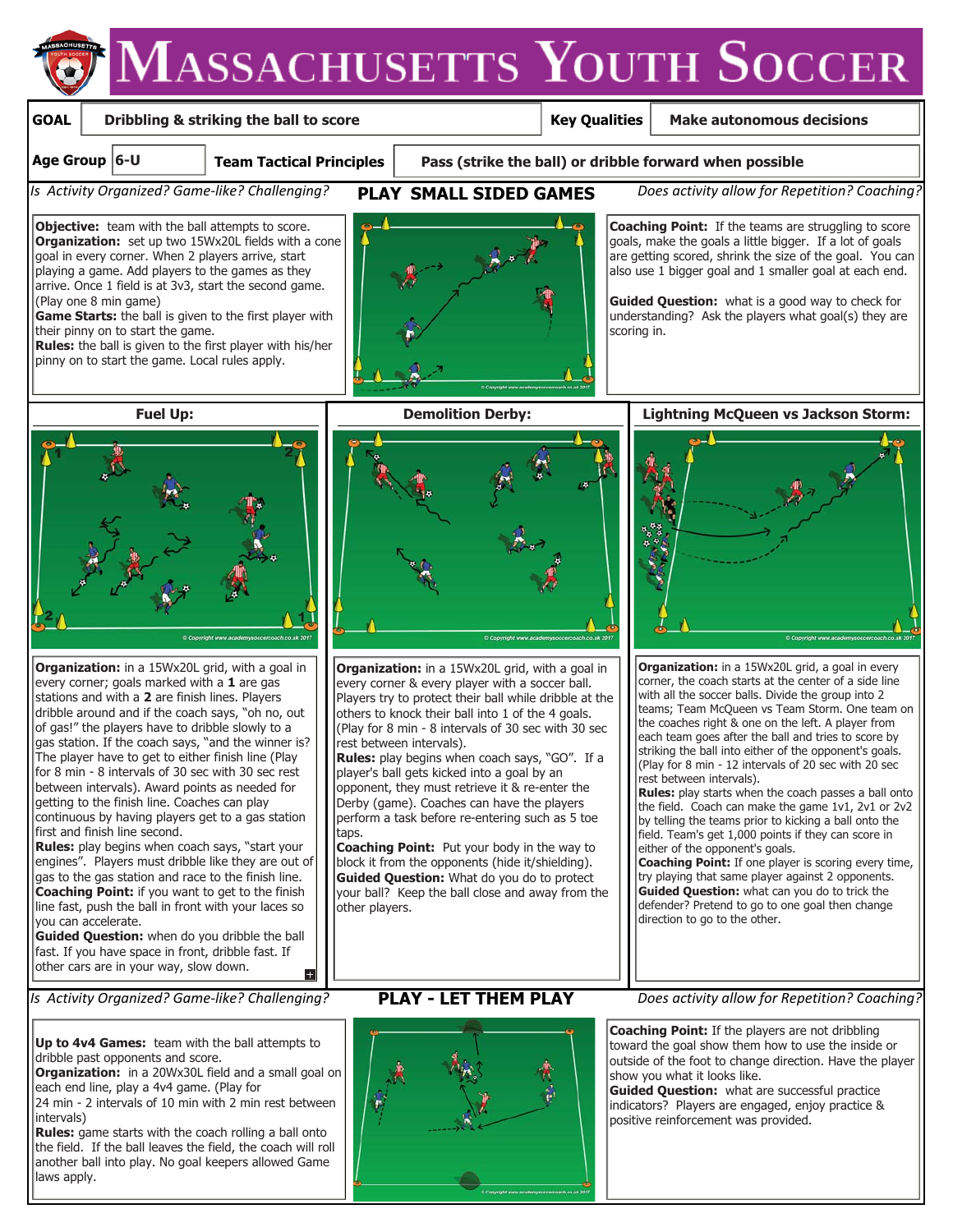### **GOAL**

### **Dribbling the ball to score**

### **Key Qualities**

challenges.

that would happen in a game.

### **Read and understand the game**

**Age Group 6-U**

**Team Tactical Principles**

 **Dribble forward when possible**

*Is Activity Organized? Game-like? Challenging?* **PLAY SMALL SIDED GAMES** *Does activity allow for Repetition? Coaching?*

**Coaching Point:** If your activity/game does not replicate game movement and decisions, consider what was asked of the players prior to playing. If too much instruction is offered, the game may become confusing to the players. Limit instruction to 1-2 points or

**p to 3v3 Games:** team with the ball attempts to dribble past opponents and score.

**Organization:** Set up two 15Wx20L fields with a small goal at each end. When practice is scheduled to start & as soon as 2 players arrive, start playing a game. The game will start as 1v1. When the next player arrives, the game is 2v1 then 2v2 up to 3v3. After 1 field is at 3v3, start a second game on the field next to it. (Play one 8 min game) **Rules:** the ball is given to the first player with his/her

pinny on to start the game. Local rules apply.



**Organization:** in a 15Wx20L grid, with several 3 yard triangular shaped Galaxies, all players with a soccer ball. In 90 seconds, challenge the players to get into & out of as many Galaxies as the can. Players dribble from one galaxy to another (triangle on the field). (Play for 8 min - 4 intervals of 90 sec with 30 sec rest between intervals). **Rules:** play when coach says, "Go explore the Galaxy". Interval 1-how many Galaxies can you visit? Intervals 2 & 3, beat your score. Interval 4, must stop in the Galaxy before you can exit. **Coaching Point:** pick your head up and check over your shoulder to find the open galaxies. Continue to look around while dribbling slowly. **Guided Question:** where would you start the players? Either start the players inside one galaxy or divide them into all the galaxies.



**Dribbling Galaxy Hoppers: The Guardians of the Galaxy: The Guardians of the Galaxy:** Monsters Inc:



**Organization:** in a 15Wx20L grid, with several 3 yard Space Ships (bases). Select 2 players to be it. They have their ball in their hands & are the Guardians of the Galaxy; the protect the ships. The rest of the players dribble their soccer ball and are space fighters who are safe if they can land on a ship. (Play for 8 min - 4 intervals of 90 sec with 30 sec rest between intervals).

**Rules:** play when coach says, "Go save the Galaxy". Guardians can only toss their soccer ball underhand to hit the space fighter's ball. Space fighters are safe if they can stop in a triangle. Count how many bases you can land on. If you ball is hit, you lose your points

**Coaching Point:** point your toe down and make a fist with your toes when using your laces. **Guided Question:** Were the triangle (galaxies) big enough for the players to stop the ball in? Make the triangles bigger if the players are not successful.



**Guided Question:** what makes an activity game like? The action in each game should replicate something



**Organization:** in a 15Wx20L grid, with several 3 yard triangles (closets to hide in). Select 2 players to be it (they are Boo) & do not need a ball. The rest of the players are Mike & Sully (from Monsters Inc). They dribble their soccer ball and try to hide from Boo in the closets. Boo is trying to steal their ball and hide it by dribbling it off the grid. (Play for 8 min - 4 intervals of 90 sec with 30 sec rest between intervals).

**Rules:** play when coach says, "look out for Boo". Dribblers must get from closet to closet. Dribblers are safe if they can stop their ball in a closet. Award points as needed for getting into a closet. **Coaching Point:** Try to run slightly ahead of the rolling ball before trying to put your foot on top to stop it.

**Guided Question:** when would you stop the ball? Stop the ball with the bottom of your foot once in a closet.

**Up to 4v4 Games:** team with the ball attempts to dribble past opponents and score.

**Organization:** in a 20Wx30L field and a small goal on each end line, play a 4v4 game. (Play for

24 min - 2 intervals of 10 min with 2 min between intervals)

**Rules:** game starts with the coach rolling a ball onto the field. If the ball leaves the field, the coach will roll another ball into play. No goal keepers allowed Game laws apply.



*Is Activity Organized? Game-like? Challenging?* PLAY - LET THEM PLAY - Does activity allow for Repetition? Coaching?

**Coaching Point:** help the players use the different surfaces of the foot to dribble, stop, turn or shoot. Sometimes it helps to slow the game down or demonstrate at a water break how to use the different surfaces. Remember to have the players show you what they have learned.

**Guided Question:** what actions are you looking for from the players? Try to identify when the players are dribbling, stopping, turning or shooting.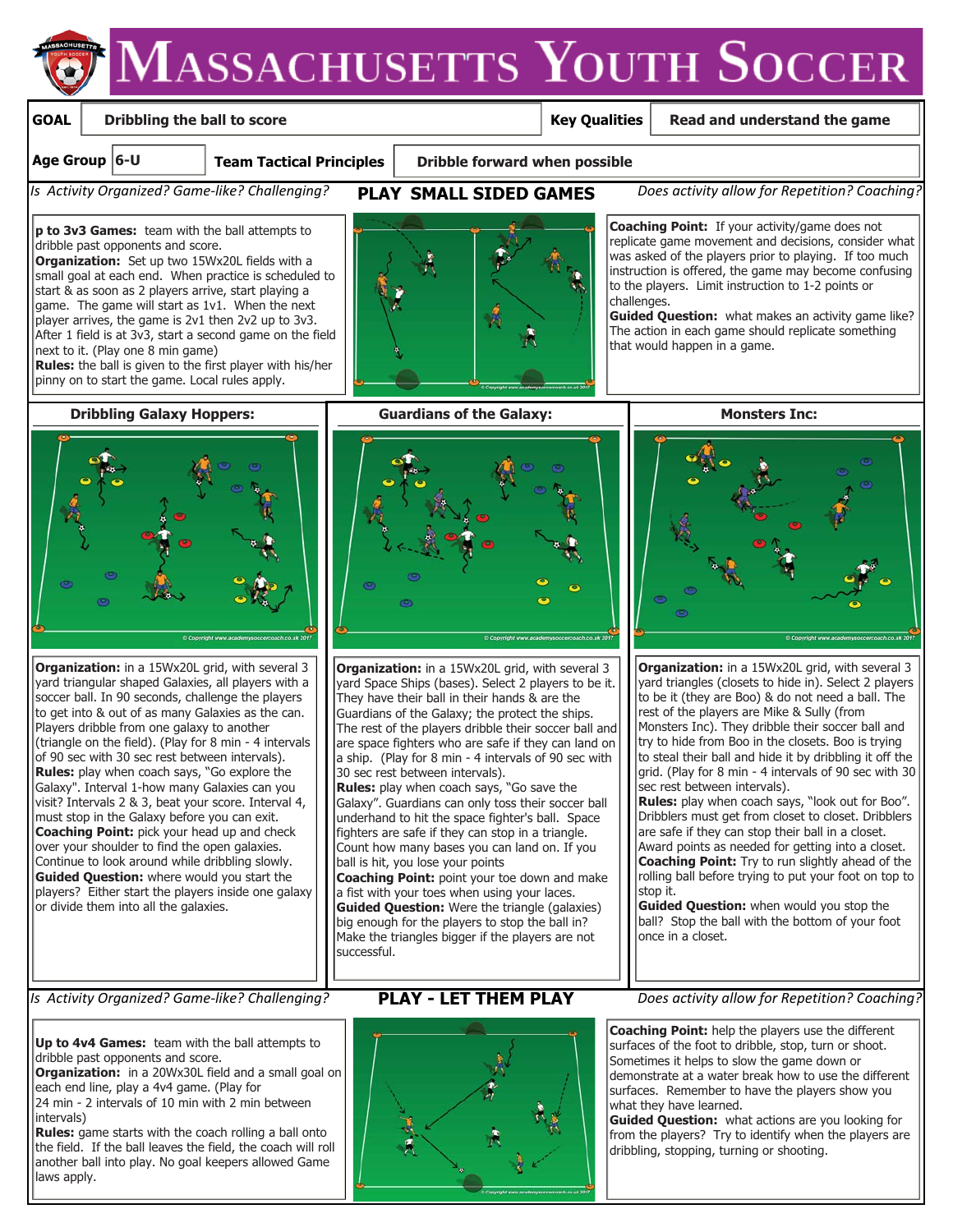## **Key Qualities Dribbling & striking the ball to score Read and understand the game**

### **Age Group 6-U**

**GOAL**

**Team Tactical Principles**

 **Pass (strike the ball) or dribble forward when possible**

*Is Activity Organized? Game-like? Challenging?* **PLAY SMALL SIDED GAMES** *Does activity allow for Repetition? Coaching?*

**Coaching Point:** If the players are struggling to keep the ball in play, award them bonus point if they can stop the ball before in crosses a touch line.

**Guided Question:** what have you noticed with this part of the practice? More engaged, less engaged,

better game understanding, no change.

**Up to 3v3 Games:** team with the ball attempts to dribble past opponents and score.

**Organization:** set up two 15Wx20L fields with a small goal at each end. When practice is scheduled to start & as soon as 2 players arrive, start playing a game. The game will start as 1v1. When the next player arrives, the game is 2v1 then 2v2 up to 3v3. After 1 field is at 3v3, start a second game on the field next to it. (play one 8 min game) **Rules:** the ball is given to the first player with his/her

pinny on to start the game. Local rules apply.



**Organization:** in a 15Wx20L grid, place a 4x4 square in every corner. Divide the players equally between the corners. (each team makes up a team name). All the soccer balls start in the center of the grid. On the coach's command, the players race to the middle to get a ball (with their feet only) and take It to their home base. Once all the balls are gone from the middle, steal them from other teams. (Play for 8 min - 4 intervals of 1min with 1 min rest between intervals).

**Rules:** play when coach says, "Game On!". Dribblers can only use their feet when getting or stealing a soccer ball. In later rounds, players can also kick the ball back to their home as long as someone can stop it.

**Coaching Point:** push the ball further in front of you with your laces if no one is in the way but you softer touches if your base is blocked.

**Guided Question:** after you steal a treasure, what now? Once you have stolen some treasure, dribble back to you base as fast as you can.



 **Steal the Treasure: Two-Headed Monster Invasion: Field of Doom:**



**Organization:** in a 15Wx20L grid, place a 4x4 square in every corner (cave). Divide the players equally between the 4 corners & each player has a soccer ball except for 2 set of 2 players. These players join hands (Two-Headed Monsters). The players try to dribble their ball into as many caves as possible. The Monsters try to tag them (Play for 8 min - 4 intervals of 90 sec with 30 sec rest between intervals).

**Rules:** play when coach says, "Monsters on the Loose!". Dribblers get 100 points for each cave they get into. If tagged by a monster, they lose their points and have to begin scoring again. Monsters must stay connected.

**Coaching Point:** play with your head up & look around to see where the monsters are & which cave you can get to next.

**Guided Question:** what can you do if the monster is chasing you? Run to a cave with your soccer ball to avoid them.

**Up to 4v4 Games:** team with the ball attempts to dribble past opponents and score.

**Organization:** in a 20Wx30L field and a small goal on each end line, play a 4v4 game. (Play for

24 min - 2 intervals of 10 min with 2 min between intervals)

**Rules:** game starts with the coach rolling a ball onto the field. If the ball leaves the field, the coach will roll another ball into play. No goal keepers allowed Game laws apply.



*Is Activity Organized? Game-like? Challenging?* PLAY - LET THEM PLAY - Does activity allow for Repetition? Coaching?

**Coaching Point:** at the start of each half & after every time the ball goes out of play, give the ball to the team who can make the biggest triangle (3v3) or diamond (4v4) first. This will introduce them to some basic group shapes.

**Guided Question:** what can you do if your team does not have the ball? Try to chase after to see if you can steal it back.



**Organization:** in a 15Wx20L grid, place a 4x4 square in every corner. Select 2 players to start without a soccer ball. Players with a ball try to dribble from box to box t while avoiding players without a soccer ball to score points. Players without a ball try to steal any ball and start scoring by getting into boxes. (Play for 8 min - 4 intervals of 90 sec with 30 sec rest between intervals).

**Rules:** play when coach says, "Game On!". Only players with a ball can score. If you lose your ball, you can either steal your ball back or steal one from any of the dribblers. Dribblers are safe in any box but need to get to another box for more points. **Coaching Point:** Sometimes it is best to stay in a box until it is clear to go to the next box. Help the players recognize these moments through guided questions. For example, when is it a good time to run to the next box? See if the players can answer. **Guided Question:** when should you move to the next box? When the monsters are not ready or not looking, get to the next box as fast as you can.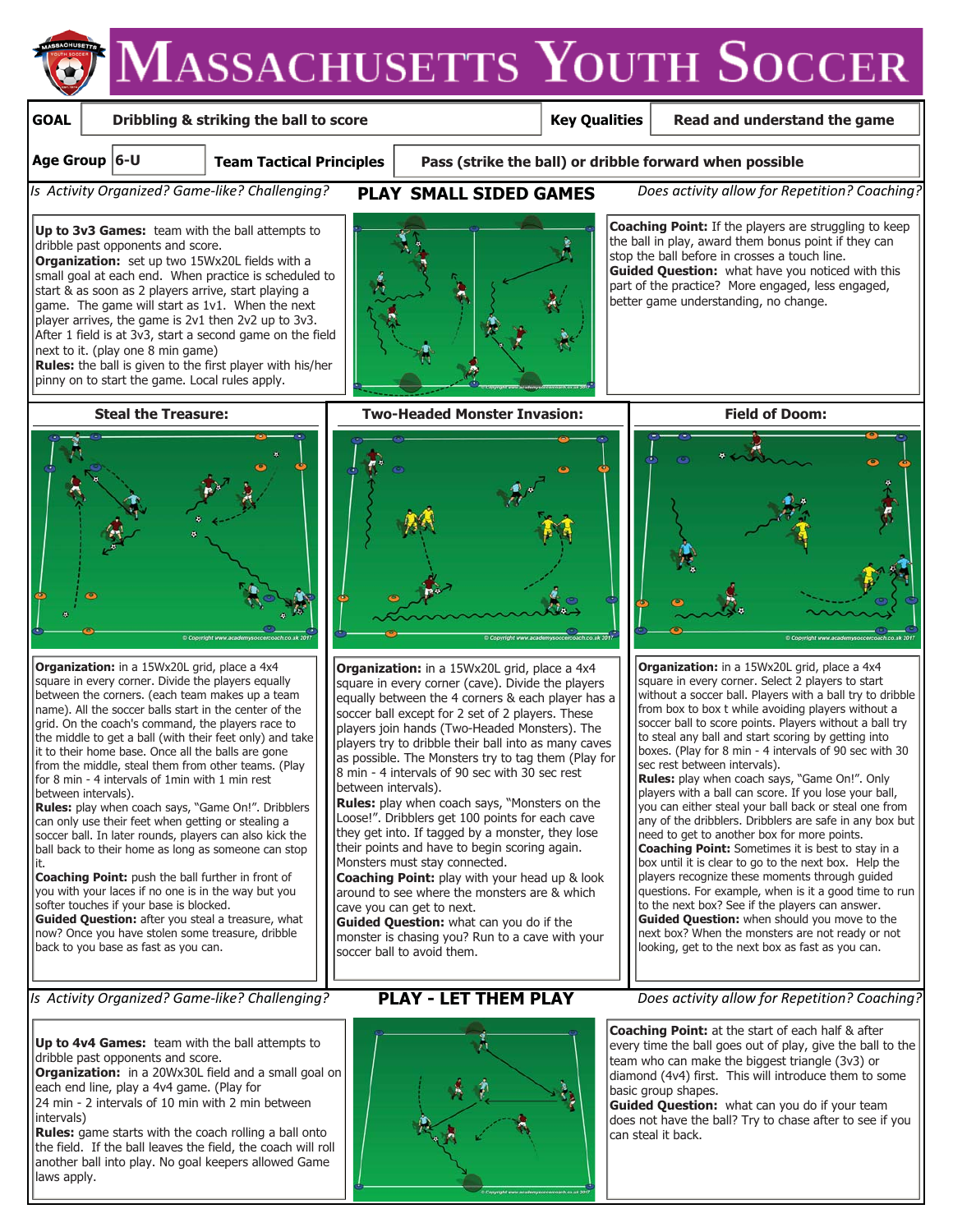## **GOAL**

## **Dribbling the ball to score**

## **Key Qualities**

 **Read and understand the game**

**Age Group 6-U**

**Team Tactical Principles**

 **Dribble forward when possible**

*Is Activity Organized? Game-like? Challenging?* **PLAY SMALL SIDED GAMES** *Does activity allow for Repetition? Coaching?*

**Objective:** team with the ball attempts to score. **Organization:** set up two 15Wx20L fields with 2 cone goal2 on each end line. When 2 players arrive, start playing a game. Add players to the games as they arrive. Once 1 field is at 3v3, start the second game. (Play one 8 min game)

**Game Starts:** the ball is given to the first player with their pinny on to start the game.

**Rules:** the ball is given to the first player with his/her pinny on to start the game. Local rules apply.



**Coaching Point:** try to get the game started in 1 minute or less. Only provide the players with the team they are on and the direction they are playing. Leave the rest of the details for the players to discover. **Guided Question:** what can you do if a game is lopsided? If you are playing multiple games, switch a team from each field. If you only have enough for one game, rotate all players every few minutes.



**Organization:** in a 15Wx20L grid & all players with a soccer ball. Have the players try to use the different surfaces of the foot in a pattern: outside right (pinky toe), inside right (big toe), outside left, inside left, 2 touches with the right foot laces & 2 touches with the left foot laces; repeat the pattern. Start with 1 surface, then add another surface. Once you have introduced all surfaces, try to put them all together. (Play for 8 min - 8 intervals of 40 sec with 20 sec rest between intervals).

**Rules:** play starts on coach's command. Players must stay within the field of play.

**Coaching Point:** point the toe down and slightly in to use the pinky toe; up and to the side to use the big toe.

**Guided Question:** what if the players cannot remember the pattern or the surfaces? Ask the players to say the surface they are going to use before the touch the ball with that surface. This will help them remember the pattern.

*Is Activity Organized? Game-like? Challenging?* **PLAY - LET THEM PLAY** Does activity allow for Repetition? Coaching?

**Up to 4v4 Games:** team with the ball attempts to dribble past opponents and score.

**Organization:** in a 20Wx30L field and a small goal on each end line, play a 4v4 game. (Play for

24 min - 2 intervals of 10 min with 2 min rest between intervals)

**Rules:** game starts with the coach rolling a ball onto the field. If the ball leaves the field, the coach will roll another ball into play. No goal keepers allowed Game laws apply.



**Organization:** in a 15Wx20L grid, the coach with select 2 Freeze Monsters who do not need a soccer ball. The rest of the players will dribble their ball around the grid. The Freeze Monsters will try to tag the dribblers with their hand. Once tagged, the dribbler is frozen and must stand still with their ball over their head. To get unfrozen, a teammate can pass their ball to hit their shin or pass through their legs. (Play for 9 min - 6 intervals of 1 min with 30 sec rest between intervals).

**Rules:** play begins when coach says, "beware of the Freeze Monsters". Dribblers must stay within the grid. If their soccer ball leaves grid, have the player bring it back as fast as they can.

**Coaching Point:** dribble with your head up to find the Freeze Monster, then use the inside or outside of your foot to go around the them.

**Guided Question:** were the players engaged the entire game? If the players are getting board, play shorter intervals & rotate the roles of the players.





**Organization:** in a 15Wx20L grid, each player gets a partner and 1 soccer ball to share. Play a 1v1 game. 1 player is a Troll Hunter & attacks an end line and their partner/opponent Bular, the Troll, who attacks the opposite end line. All pairs play at the same time. (Play for 7 min - 7 intervals of 20 sec with 40 sec rest between intervals). **Rules:** play begins as soon as the player with the ball puts their first touch on the ball. After a goal is scored, the player who didn't score starts with the ball. The game is continuous for 20 seconds. Players must stay within the grid. **Coaching Point:** if you see space behind your opponent, use your laces to push the ball into the space and run onto it (remember to make softer touches as you get closer to the end line? **Guided Question:** do the players understand how to score? After a quick explanation (20-30 sec. max.) have to players demonstrate the activity.



**Coaching Point:** dribble straight ahead if you have space in front of you by pointing your toe down and pushing the ball with your laces.Use the inside or outside of the foot if you need to go side to side. **Guided Question:** do the players try to dribble like they had to in the previous activities? Sometimes the players think they are always supposed to pass. Let them know it is ok to dribble whenever they can.